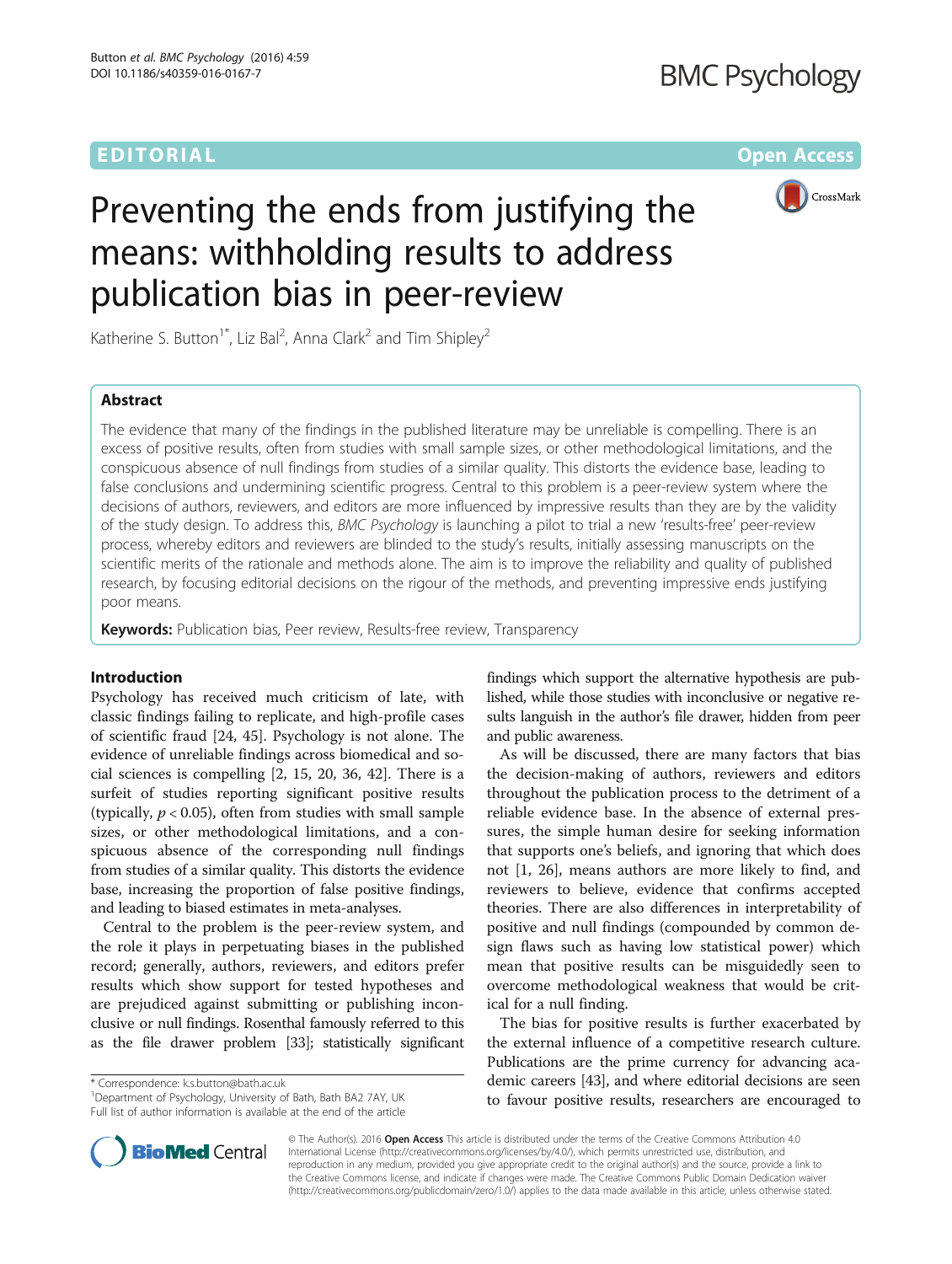adopt practices to boost their chances of finding positive results [[38](#page-6-0)]. These practices often increase the risk of findings being false positive or inflated estimates, and thus further undermine scientific progress [\[5\]](#page-5-0). However, in the competition for publication, this risk is either ignored, or accepted as a price worth paying.

In order to improve the quality and reliability of published research, the criteria determining publication must be aligned with those for conducting rigorous scientific practice. The purpose of scientific enquiry is to estimate the presence and size of causal associations, and results from studies designed and conducted to the highest standards of scientific rigour will provide the most reliable and informative estimates. Thus, for the optimal advancement of science it seems logical that decisions regarding what to publish would be better based on judging quality, rather than results [[11\]](#page-6-0). One way to achieve this would be 'results-free' review, where results are hidden from editors and reviewers, forcing reviewer reports and editorial decisions to be based on the scientific rigour of the study design alone.

This month BMC Psychology launches a pilot to trial a new 'results-free' peer-review process, to address the problem of bias in the editorial process. Editors and reviewers will be blinded to the study's results, and decide whether to accept or reject manuscripts based on the scientific merits of their rationale and methods alone. There are multiple insidious ways in which the fixation on positive results biases decision to the general detriment of science, and as outlined below, 'results-free' review has the potential to address many of them.

# Publication bias

Publication bias is the term for what occurs whenever the research findings in the published literature differ systematically from the population of all studies completed in a given area [\[34](#page-6-0)]. Publication bias arises from the decisions of investigators, reviewers, and editors to submit or accept manuscripts for publication based on certain study characteristics. This would be beneficial if decisions were made solely on study quality [[11\]](#page-6-0). However, publication decisions are most influenced by the direction or strength of the study finding; strong results clearly in favour of the study hypothesis are overrepresented, while studies reporting mixed or null findings are underrepresented.

Psychologists provided some of the first empirical evidence that the literature was biased towards positive results [\[10](#page-6-0), [18](#page-6-0), [26, 37, 39](#page-6-0)–[41\]](#page-6-0). In 1959, Sterling found that of all the articles which used tests of significance published in 4 journals, 97% found in favour of the alternative hypothesis. However, despite psychologists' early awareness of the dangers of such a publication bias, psychology has been relatively slow to intervene and, in a similar analysis in 2010, over 92% of psychology/psychiatry papers were still found to claim support for their tested hypothesis [[12\]](#page-6-0), suggesting that the degree of publication bias has remained high.

Basing decisions to publish on the nature of a study's results is wasteful. It distorts the evidence available for policy makers and other key stakeholders, leading to false conclusions which can have severe consequences. In the biomedical literature, this can put patients at risk if the published evidence falsely suggests that ineffectual or harmful treatments work [\[17\]](#page-6-0). Selectively publishing positive results also hinders the incremental progression of science, and may explain the paucity of basic findings translating into clinical applications [\[21](#page-6-0), [31, 32\]](#page-6-0). Many a PhD student has been demoralised to find they have wasted a year or more of their training trying to replicate and build on seemingly well-established findings only to find out that many others have also tried and failed, but their null findings were unpublished.

However, despite the undermining effects of publication bias on the evidence base, it persists for a variety of reasons. At a relatively simple level, there are asymmetries in the dominant model of statistical inference which mean that null findings are more difficult to interpret, and more afflicted by the limitations of poor study design, than positive results. Thus authors are less inclined to write them up and reviewers more inclined to reject. At a systemic level, career pressures to publish offer a sharp incentive to authors to favour writing up papers with the greatest chance of success, and under the current system of publication this will inevitably favour positive results.

# The problem of interpreting null results

A major contributing factor to both reviewer and author decisions to publish is the differences in interpretability of positive and null findings. Despite its many documented problems, Null hypothesis significance testing (NHST) remains the dominant framework for much experimental psychological research. However, there are asymmetries in the inferences one draws in this approach that mean null results are more difficult to interpret than positive ones. NHST is a hybrid of Fisher's concept of null hypothesis testing [[14](#page-6-0)], and the Neyman-Pearson concepts of Type I (α) and Type II error (β) and statistical power (1-β), but its application tends to lean most on Fisher's concept of null hypothesis testing ([[44](#page-6-0)]; [[7\]](#page-5-0), in press).

The first asymmetry arises in the strength of inferential claim. Obtain a positive result ( $p < 0.05$ ) and one can boldly reject the null hypothesis and claim evidence of an effect. However, obtain a null result, and one has simply failed to reject the null hypothesis; one cannot claim evidence of no effect. The second and related asymmetry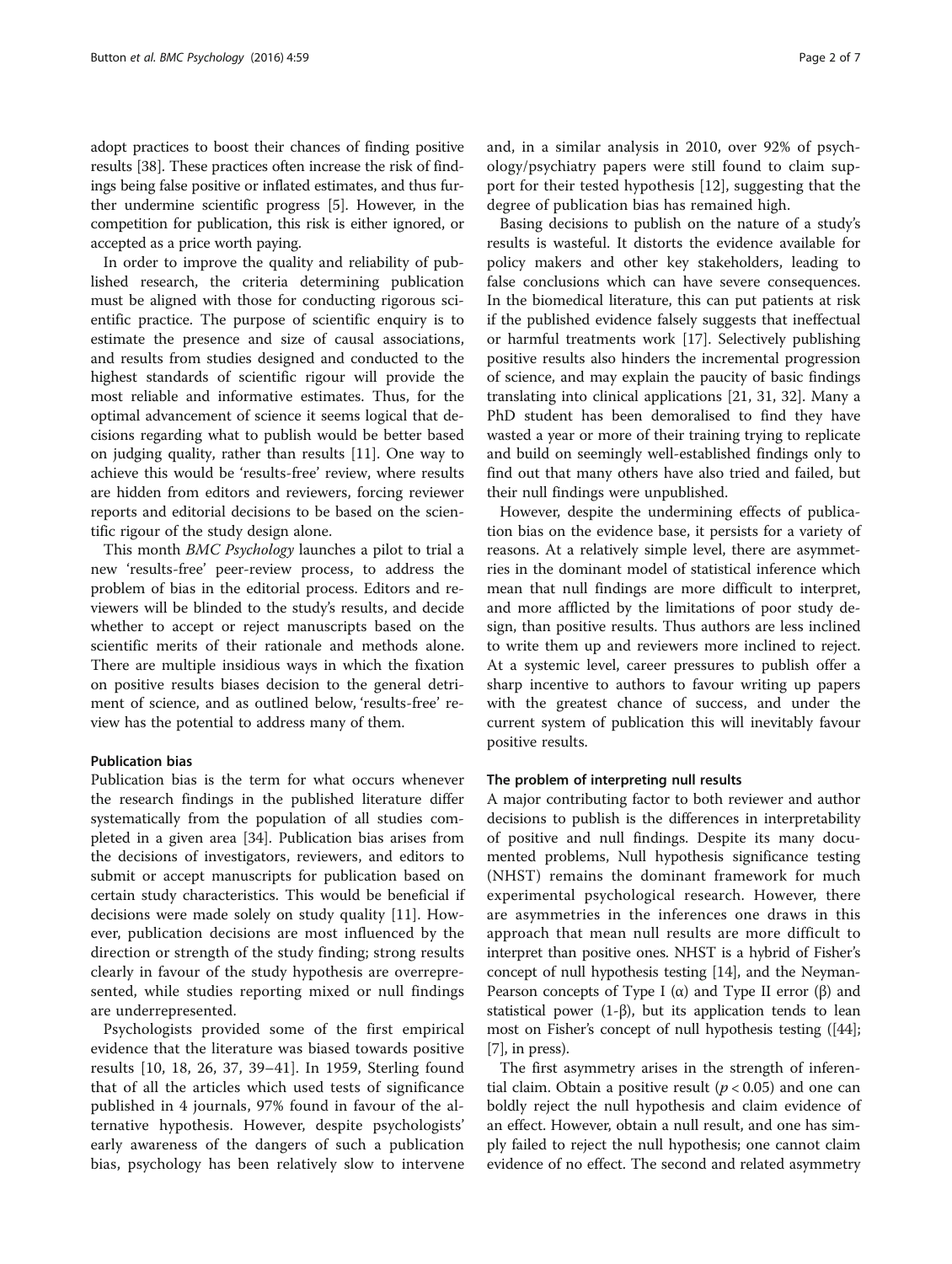presents in the different weighting researchers give to the risk of type I and II errors. Text-book research designs adopt a 5% Type I error rate  $(p < 0.05)$ , while accepting a higher Type II error rate of 20% (i.e., 80% power). In practice, however, the asymmetry is even greater - researchers ostensibly adhere to the 5% type I rate but seem to pay little mind to statistical power, and studies with power as low as 20% are common [[5\]](#page-5-0).

The impact this has on author and editorial decisions is best illustrated with an example: Suppose a researcher runs a series of studies with 20% statistical power (and thus a type II error rate of 80%), and sets the significance threshold at 5%. A null result is uninformative. The study design is so poor (in terms of having insufficient statistical power) that the researcher expects 80% of the studies to miss genuine effects. As a null result is more likely than not to be an (type II) error, the researcher decides it is not worth writing up. If, on the other hand, the researcher finds a result that passes the 5% significance threshold, they might convince themselves (and the reviewers) that despite the low power, the finding is worthy of publication as the chance of it being an (type I) error is only 5%. While in the case of a single study this decision making may seem reasonable, it is clearly problematic when considered across a population of studies.

The above example illustrates how the importance attributed to methodological limitations, such as low power, is highly influenced by the results. As methodological limitations tend to reduce a study's sensitivity to detecting effects (via increasing standard errors), null results are often seen as an expected consequence of poor design. In contrast, finding a statistically significant result in a study of similar quality is often interpreted as a success, because the effect was found 'despite the limitations' of small sample size, or measurement error. Indeed, passing the significance threshold may be seen as indicative of how large, or robust that effect must be [\[13\]](#page-6-0). Thus a third asymmetry arises in study quality; design limitations are seen to weaken the case for publishing a null result, while passing the 5% significance criterion can be seen as a golden ticket for dismissing away methodological concerns.

Perhaps because of the differences in interpretation, reviewers have been shown to be highly influenced by the direction and strength of effects [\[11](#page-6-0)]. On average, null papers take several months longer from the time of submission to eventual publication than positive papers (median, 1.1 vs 0.8 years;  $P = .04$ ), suggesting that null results receive more criticism during the peer-review process [\[19\]](#page-6-0). This delay may stem from the increased difficulties of trying to persuade reviewers of the merits of null findings.

Reviewers have also been found to judge the methods and quality of null studies more critically than those of positive studies. Mahoney [\[26\]](#page-6-0) randomly assigned referees

to review 1 of 5 versions of a manuscript, all with identical introduction and methods sections, but different results and discussion sections (positive, negative, methods only, mixed results with positive discussion, mixed results with negative discussion) . The methods, data presentation, scientific contribution, and publication merit of manuscripts with positive results were rated as being nearly twice as high as manuscripts with negative results. Thus, negative findings seem to disproportionally and detrimentally affect appraisals of study quality and merit. This suggests that any attempts to base editorial decisions on methodological merit, are likely to be biased if the results are known.

Reviewers and editors act as the gatekeepers to publication, and may hinder the progress of null findings that contradict their beliefs. Researchers can become welded to certain theories or ideas, promoting the evidence that supports the scientific dogma, while dismissing that which does not. Examining sex bias in psychotherapy, Smith [\[40\]](#page-6-0) found that while the published literature supported the widely held notion that the standards clinicians' hold regarding mental health are biased against women, the unpublished data obtained from data requests was found to show the same degree of bias but in the opposite direction. Similar to those reporting null results, studies with results that contradict the scientific dogma may be less likely to be submitted or face more hurdles to persuading reviewers that they are worthy of publication.

# Authors' decisions and career pressures

Analysing a discrete population of conducted studies (Time-Sharing Experiments in the Social Sciences,  $k = 221$ ), Franco and colleagues found that strong results were 60% more likely to be written up, and 40% more likely to be published, than null results [\[16\]](#page-6-0). When asked why they choose not to write up their null findings, 15 out of the 26 authors who replied suggested it was in the belief that null results have little publication potential. Based on the asymmetries described above, the authors' decisions not to pursue null papers seem reasonable given the uphill struggle null papers face during the review process.

Academics are under increasing career competition and peer-reviewed publications, citations, and grant funding are the prime currencies for advancing academic research careers. Over the past 30 years, the number of faculty positions in the US has remained relatively constant, but the number of PhDs awarded has increased substantially [\[35](#page-6-0)]. The competition for faculty positions is therefore fierce. Once secured, retaining a faculty position can be dependent on meeting key performance targets, and the main indicators of academic success are number of publications, journal impact factors and number of citations [[43](#page-6-0)].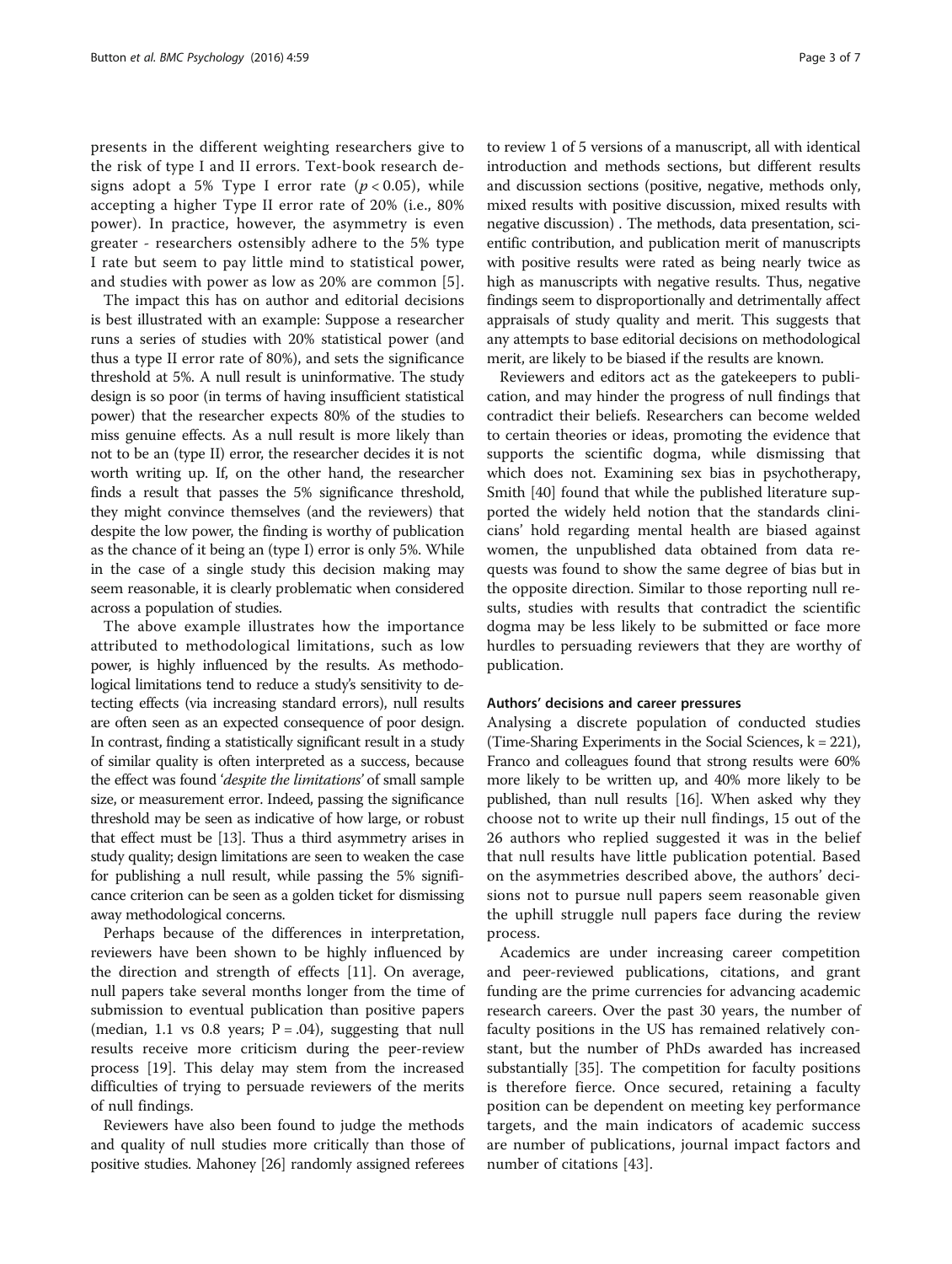As has been discussed, in the current publication system, positive results are more easily published, especially those studies reporting large effects which, despite methodological limitations, are often published in highimpact journals. Indeed, meta-analyses have found that the degree of inflation in positive results correlates to the impact factor of the publishing journal, with highly biased results from small studies published in some of the highest impact journals [[27](#page-6-0)]. In addition to being easier to publish in higher impact journals, positive results are also more likely to be cited once published, thus further increasing the incentives for authors to find them [[25\]](#page-6-0).

All of this combines to create a powerful incentive structure for authors to find certain results, and powerful incentives lead to biased decision making. For example, pharmaceutical companies have received much criticism for prioritising the publication of trials showing drugs to be highly effective, while delaying or suppressing the publication of data suggesting more modest effects [\[3](#page-5-0), [17](#page-6-0)]. While financial incentives are an obvious source of bias in pharma, academics operating in such a competitive career culture may be equally at risk of bias. Indeed, the evidence produced in competitive research environments may be particularly unreliable, with the proportion of studies reporting positive results increasing with increased competition in US research institutions [[12](#page-6-0)].

This pressure to publish in a publication system that favours positive results undermines scientific integrity, both by dissuading authors from publishing null findings, but also by incentivising researchers to adopt questionable research practices to maximise their chances of finding something positive, and thus more publishable, in each data set [[12](#page-6-0)]. Flexible analytical procedures [\[38](#page-6-0)], especially in low-powered studies, can generate a large number of positive results, although most will either be false positive or inflated [\[5](#page-5-0)]. Researchers may incorrectly write these analyses up as if they were confirmatory tests, retro-fitting a new hypothesis to explain a chance result [[22\]](#page-6-0).

There are numerous 'questionable research practices' which authors can use to exploit the multiple decision points during data collection and analysis to generate positive results [[22\]](#page-6-0). These include the removal of an outlier, transforming a variable, collecting more data, switching outcome variables, adding or removing covariates, until one happens upon a significant result [\[38](#page-6-0)]. Researchers may then forget about the unsuccessful paths, and write-up only those which yielded statistically significant results [[29\]](#page-6-0). There is good evidence that such undisclosed flexibility in analysis is common practice. In a survey of 2000 psychologists, over half admitted to having failed to report all dependent measures, and selectively reporting studies that "worked", with the estimated

actual prevalence of these behaviours (using admission estimates) rising to nearly 100% [[22](#page-6-0)].

Undisclosed analytical flexibility is a particularly insidious form of bias, as it resonates so deeply with the natural human desire for seeking and embellishing information that supports one's beliefs and ignoring or discrediting that which does not [[1](#page-5-0), [26\]](#page-6-0). This, combined with the unintuitive nature of statistical inference, means that many a selective reporting error may be made in ignorance [\[4](#page-5-0), [30](#page-6-0)]. However, the easier path to publication for manuscripts reporting strong, positive, consistent results, creates a strong incentive for researchers to find and selectively report such results. Therefore, while editorial decisions during peer review remain influenced by the nature of a study's results, publication bias will persist as researcher behaviour will adapt accordingly.

# Initiatives to reduce publication bias and increase transparency

To reliably inform treatment decisions, social policies, or the design of the next incremental empirical study, the published literature must include all available data that is of acceptable quality [\[11](#page-6-0)]. While psychology and social sciences may have led the way in demonstrating and describing publication bias, medicine and, in particular, the systematic review and clinical trials movement, has since led the avocation and implementation of scientific practices to mitigate its effects. These include public repositories for the mandatory registration of trial protocols (e.g., ClinicalTrials.gov and ISRCTN), comprehensive guidelines for transparent reporting of procedures and results (the EQUATOR network), and the publication of study protocols.

# Pre-registration

Registration of clinical trial protocols before data collection commences is now mandatory, making it possible to trace trials from inception to completion. In the UK, the National Institute for Health Research has gone a step further and made publication of results, in addition to protocol pre-registration, a legal obligation for all studies that they fund. However, although this ensures that the publication record is virtually complete, and that risk of bias in results from questionable research practices is reduced, the direction or strength of results may still bias reviewer and editorial decisions, such that, holding quality constant, null findings might end up in lower impact journals [\[27](#page-6-0), [28\]](#page-6-0), or may take longer to be submitted for publication at all [\[3\]](#page-5-0).

Pre-registration of study protocols is a powerful tool against some forms of publications bias. The protocol repository provides an audit trail for studies, recording what should be present in a complete publication record and thus opening the file drawer. The inclusion of detailed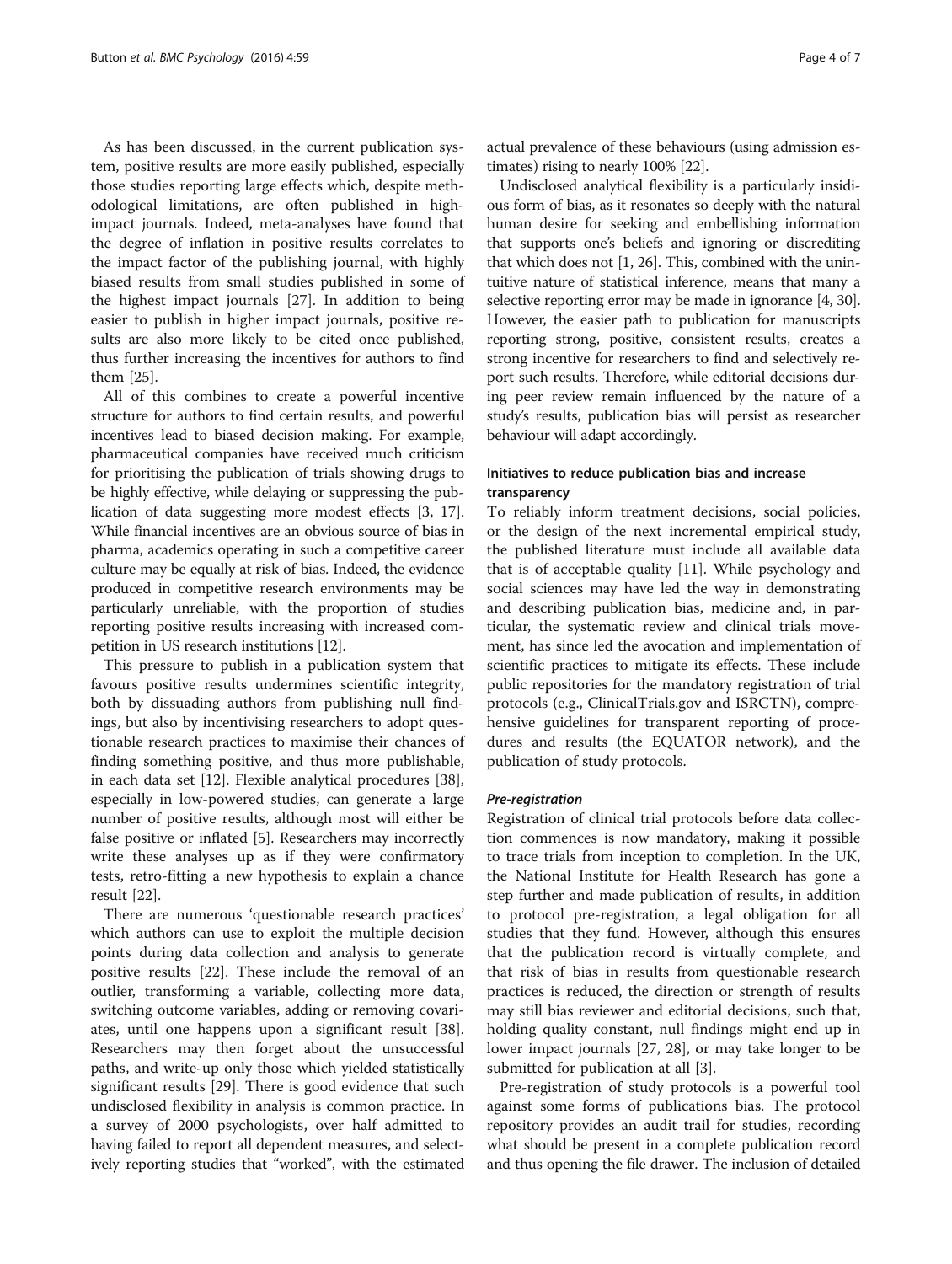analysis plans deters questionable research practices, highlighting where data exploration deviates from the planned test of the a-priori hypothesis. Following medicine's example, several platforms supporting protocol publication have been launched to promote transparency in psychology and the social sciences (e.g., the Centre for Open Science's Open Science Framework, and the Berkeley Initiative for Transparency in the Social Science (BITSS), to name just a few). Some journals, including the medical journals of the BMC series, also publish study protocol articles in an effort help to improve the standard of medical research, reduce publication bias and improve reproducibility.

# Solutions

A problem as thorny as the publication bias will require multiple interventions to resolve. However, a central aim must be to re-align incentives for career progression with those for conducting high-quality rigorous research. The peer-review process offers a relatively self-contained process during which this re-alignment might be achieved, by basing editorial decisions on the scientific rigour of study design alone. If publication is determined by judgements of study quality, then it is expected that researcher behaviour will adapt accordingly, but this needs to be measured empirically. There are multiple ways journals could shift reviewer and editorial decisions towards concerns of study quality.

# Journals' publishing ethos and guidance

Many journals provide guidance to encourage authors and reviewers to focus on assessing study quality. For example, in 2015, BioMed Central introduced a Minimum Standards of Reporting checklist for authors and reviewers [[23](#page-6-0)]. The ethos of some open access journals, including the journals of the BMC series, explicitly state that editorial decisions are based solely on whether the work meets rigorous technical and ethical standards. However, if reviews are based on full papers which include results, any judgements about technical rigour are likely to be confounded by the results; as described above, methods from null studies will likely be judged as less rigorous, and the implications of methodological limitations as much greater. While such initiatives are a positive step to addressing publication bias, bias will inevitably persist, due to the powerful retrospective influence results have on how study quality is assessed.

Perhaps the only way to prevent the review and editorial process being influenced by a study's results is to base the decision to publish solely on assessing the scientific merit of the study rationale, and the appropriateness and rigour of the proposed methods, without access to the results and discussion. This aligns the reward of publication with study quality. There are two routes by which

this could happen. The first is where a commitment to publish is made before the study is begun, based on the strength of the study protocol, as in the case of Registered Reports [[8](#page-6-0)]. The second is where a decision to publish is made after study completion in the usual manner, but where the results and discussion sections of the paper are withheld, and reviewers decide whether the study merits publication based solely on the background and methods sections.

# Registered reports

The Registered Reports (RR) format was pioneered in the journal Cortex [[8\]](#page-6-0), and since been adopted by over 40 journals, from a regular publication option to issuing special issues [\(https://osf.io/8mpji/wiki](https://osf.io/8mpji/wiki)). In RRs, the study protocol is submitted for peer review before any experiments are conducted and, if the protocol is deemed to have scientific merit, an editorial commitment is made, in advance, to publishing the outcomes. Armed with this provisional acceptance, authors can conduct the research safe in the knowledge that the results themselves will not determine the article's publication [\[9\]](#page-6-0).

The RR format has many advantages; it allows for peer review at a point where reviewers can suggest key improvements to study design, rather than simply stating why the experiment is flawed. It also clearly prevents the results from biasing the decision to publish. However, RRs impose time restrictions and may delay the start of studies by several months while the protocol undergoes peer review. The practicalities of busy academic life mean that RRs are unlikely to fully replace the traditional review process. Academics likely have a range of scientific endeavours, and RRs may suit the timescale or more confirmatory nature of some studies, but not necessarily others in their portfolio. For example, the timing of final year undergraduate student projects may be difficult to fit into a RR format [[6\]](#page-5-0).

# 'Results-free' peer review

As there will likely be a place for the traditional 'poststudy' peer-review process for some time, a logical and relatively simple way to encourage editorial decisions to be based on a study's methods is to blind reviewers and editors to the study's results. This month, *BMC Psychology* launches a pilot to trial a new 'results-free' peer-review process, to address the bias in the editorial process. Editors and reviewers will be blinded to the study's results, and decide whether to accept or reject manuscripts based on the scientific merits of their rationale and methods alone. Authors submit otherwise complete manuscripts, but omit any discussion of results, and provisional acceptance is based on peer review of the background and methods alone. The results and discussion of accepted manuscripts may then be reviewed in a second stage, to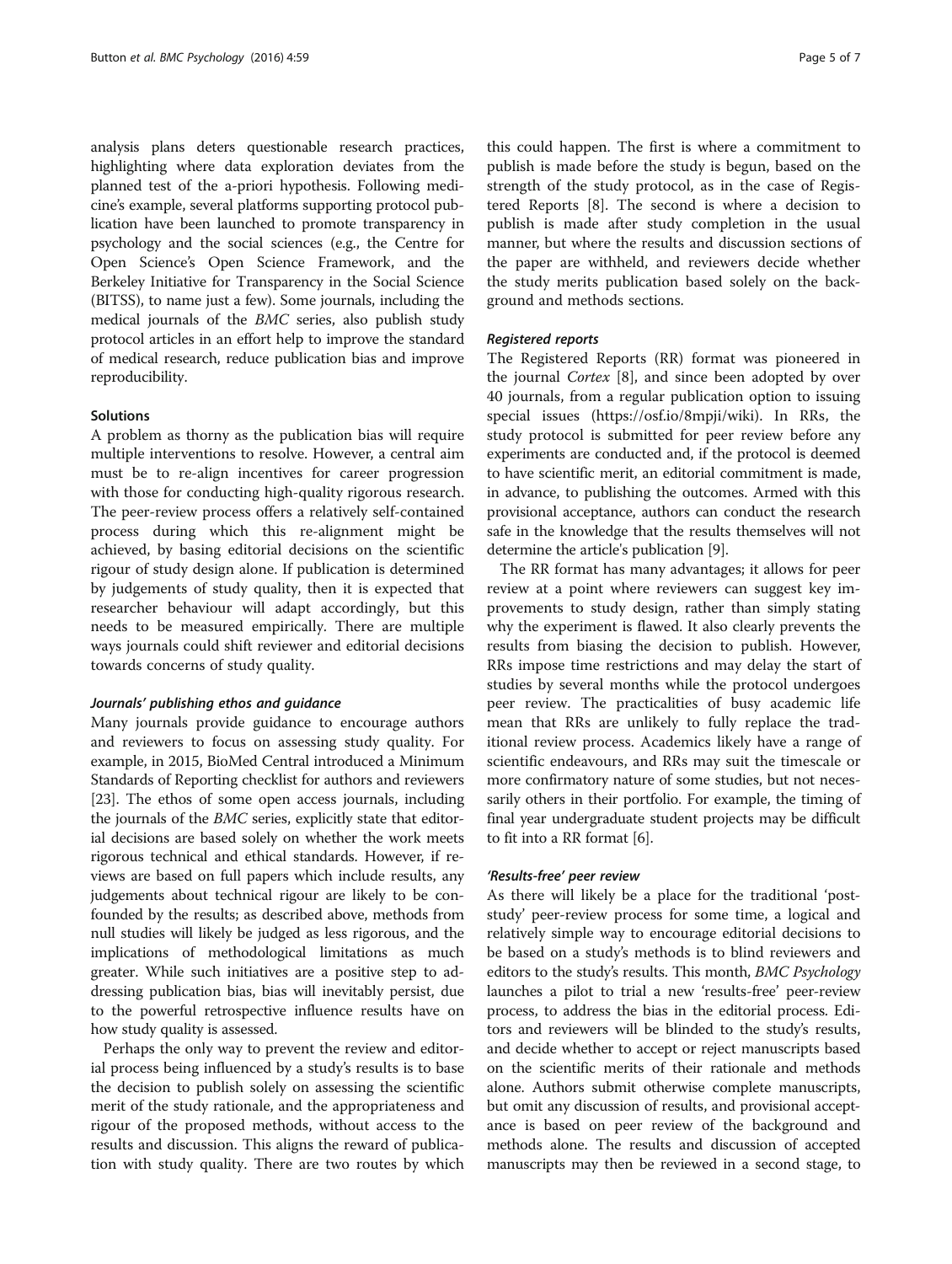<span id="page-5-0"></span>check for adherence to methods and to allow minor revisions.

This simple approach offers an eloquent solution to many of the key drivers of publication bias discussed above, and a recent pilot in a politics journal of a similar process [[13](#page-6-0)] indicates that 'results-free' reviews are feasible, and acceptable to authors and reviewers, though the numbers were relatively small. 'Results-free' review should tackle bias that occurs during the actual review process, by preventing reviewer judgments of study quality being biased against studies with null results. It also incentivises authors to write up high-quality studies with null results, and might dissuade them from submitting low-quality studies with dubious positive results. Knowing that the reviewers will be focussing on the rationale and methods might also improve the quality and transparency of methods reporting. Thus, 'results-free' review has the potential to increase the transparency of methods reporting, improve the scientific quality of published research, and increase in the overall reliability of results.

# Evaluating the effectiveness of proposed solutions

There has been a proliferation in new publishing initiatives designed to reduce publication bias, and while this is laudable, it is important that these initiatives are systematically and rigorously evaluated to ensure they are having the desired outcomes. BMC Psychology is taking the bold step to conduct a randomised controlled trial to evaluate their 'results-free' peer-review process. In the first instance, a single arm pilot will assess the feasibility of 'results-free' review and optimise the process. Following this we plan to conduct a full randomized controlled trial to assess the effects of results-free review on publication bias and the editorial decision-making process, and collating author, editor, and reviewer feedback. If deemed feasible and effective, it is our hope that we may roll out results-free review (with any revisions) across other BioMed Central journals. We have designed the process to be as simple as possible, as an alternative model that can be integrated as part of the traditional review process, or more radically, to replace traditional post-study review if the evidence shows it to be superior. We welcome comments and feedback on the process as the trial progresses.

# Concluding remarks

Addressing a problem as thorny as the wider reproducibility crisis will require multiple interventions to resolve, but a central philosophy must be the re-alignment of incentives for career progression with those for conducting high quality rigorous research. Scientist should be encouraged to conduct and publish science of the highest scientific rigour and integrity, and this will only be achieved

if editorial decisions are based on the methodological quality of the research rather than its outcomes. The results-free review model, launched this month in BMC Psychology, offers a solution by focusing editorial decisions on the scientific rigour of the study design, and preventing editorial decisions being unduly biased by study findings. The human powers of self-persuasion and post-hoc justification mean that withholding results from peer-reviewers may be the only reliable way to protect reviewers and editors against the often unconscious influence of the results justifying the means.

#### Acknowledgements

We thankfully acknowledge the useful feedback on the implementation of this results-free peer-review trial from the BMC Psychology Editorial Board and the Research Integrity group [\(http://www.biomedcentral.com/about/who](http://www.biomedcentral.com/about/who-we-are/research-integrity-group)[we-are/research-integrity-group\)](http://www.biomedcentral.com/about/who-we-are/research-integrity-group), especially Maria Kowalczuk. We also thankfully acknowledge members of the Editorial Office, who have helped with the implementation as part of the peer-review workflow for BMC Psychology, especially Ruth Baker and Sanam Sadarangani.

#### Funding

Not applicable.

#### Availability of data and materials

Not applicable.

# Authors' contributions

KB wrote the first draft and AC, TS and LB contributed additional edits to the text and comments. All authors read and approved the final manuscript. Core members of the Working Group responsible for the implementation of this results-free peer-review trial include KB, AC, TS and LB. All group members have contributed equally to this project.

#### Competing interests

AC, TS and LB are employees of BioMed Central. KSB declares no competing interests.

### Consent to publish

Not applicable.

#### Ethics approval and consent to participate Not applicable.

#### Author details

<sup>1</sup>Department of Psychology, University of Bath, Bath BA2 7AY, UK. <sup>2</sup>BioMed Central, London, UK.

# Received: 15 November 2016 Accepted: 15 November 2016 Published online: 01 December 2016

## References

- 1. Beck AT. Cognitive therapy and the emotional disorders. New York: International Universities Press; 1976.
- 2. Begley CG, Ellis LM. Drug development: Raise standards for preclinical cancer research. Nature. 2012;483:531–3.
- 3. Bourgeois FT, Murthy S, Mandl KD. Outcome reporting among drug trials registered in ClinicalTrials.gov. Ann Intern Med. 2010;153:158–66.
- 4. Button KS. Statistical Rigor and the Perils of Chance. eNeuro. 2016;3(4). doi: [10.1523/ENEURO.0030-16.2016](http://dx.doi.org/10.1523/ENEURO.0030-16.2016).
- 5. Button KS, Ioannidis JP, Mokrysz C, et al. Power failure: why small sample size undermines the reliability of neuroscience. Nat Rev Neurosci. 2013;14:365–76.
- 6. Button KS, Lawrence NS, Chambers CD, et al. Instilling scientific rigour at the grassroots. Psychol. 2016;29:158–67.
- 7. Button KS and Munafò MR. Powering Reproducible Research. In: Lilienfeld SO and Waldman ID (eds) Psychological science under scrutiny: Recent challenges and proposed solutions. New York: Wiley & Sons. (in press).